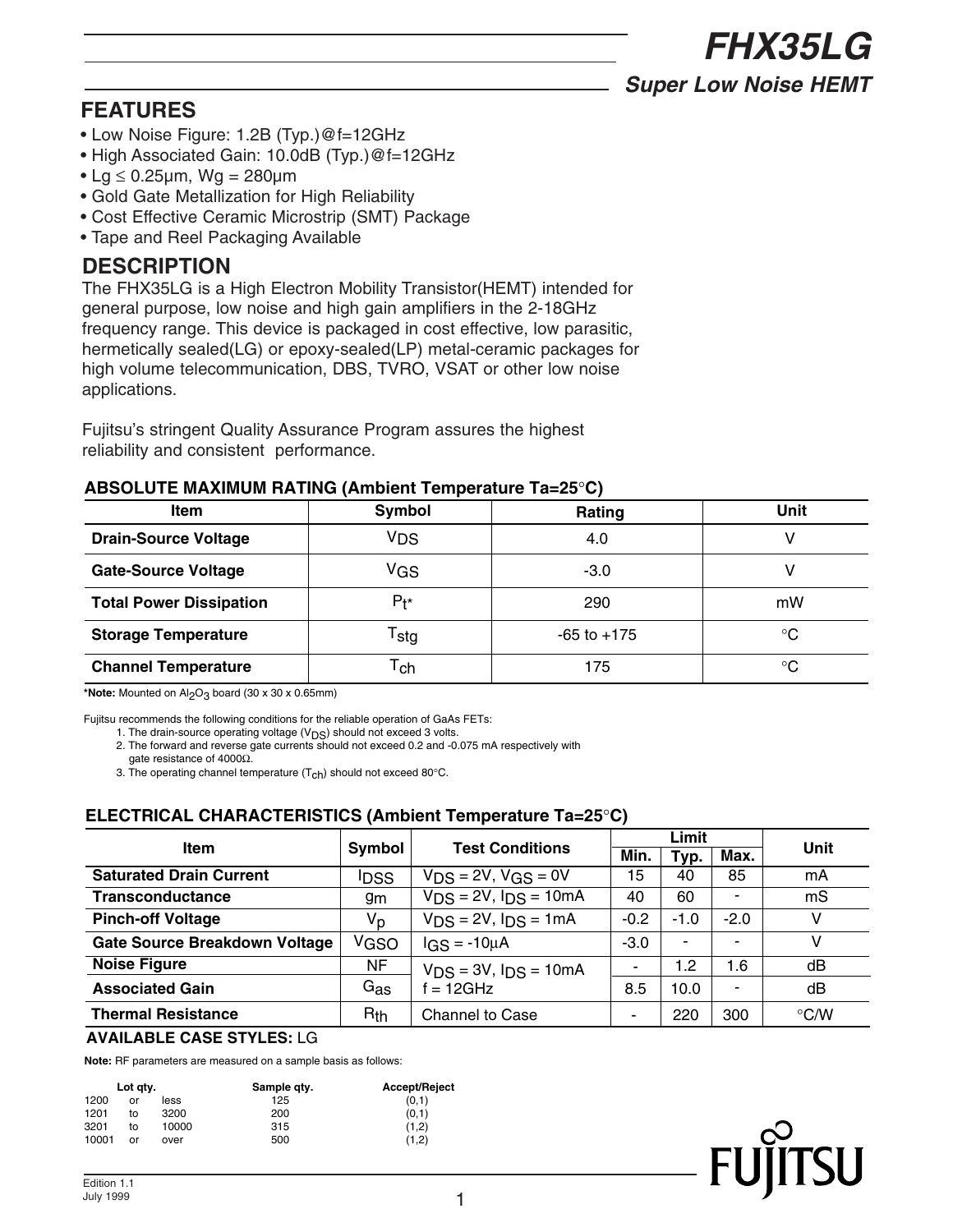*FHX35LG Super Low Noise HEMT*





FUJIT **TSU**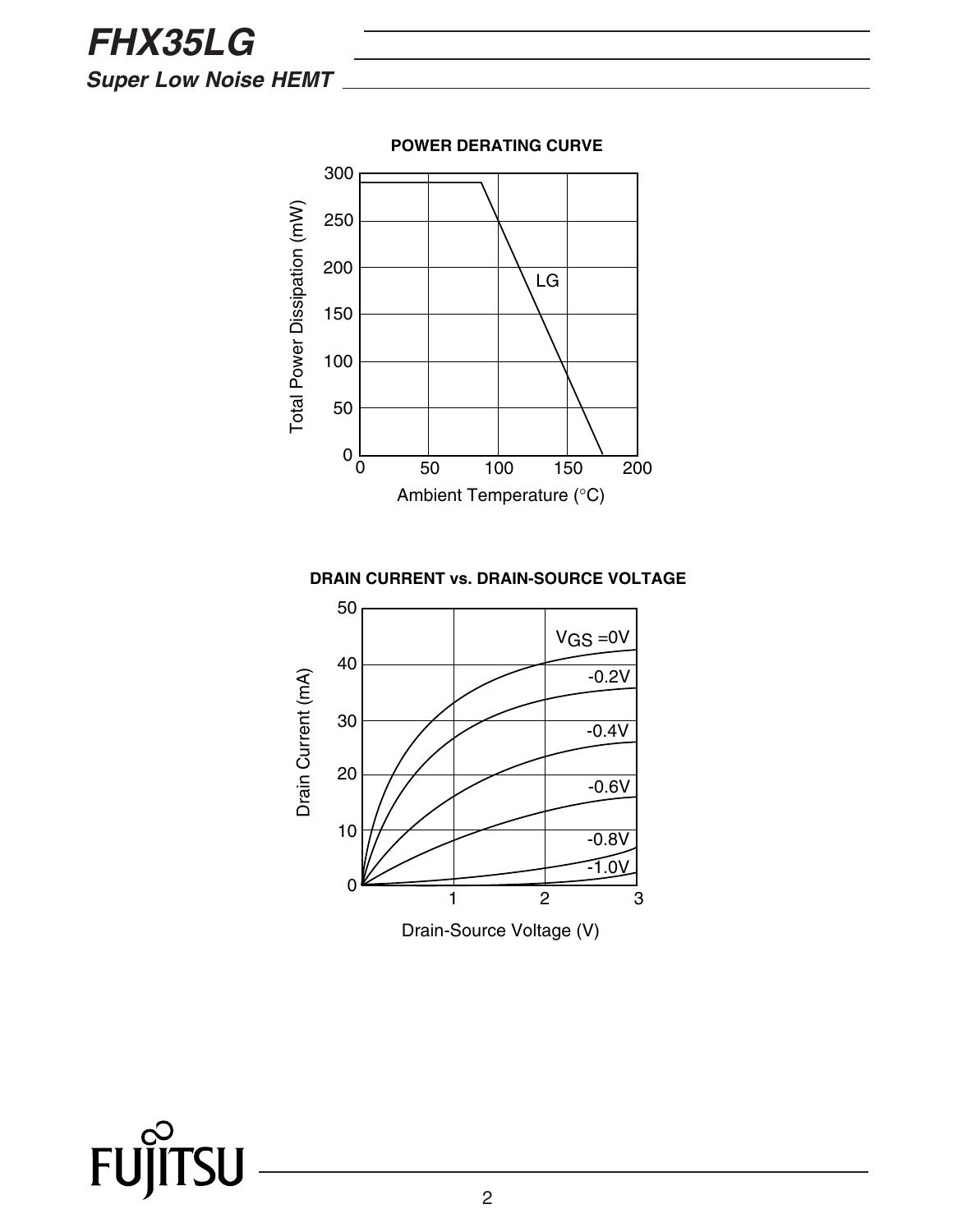



**NF & Gas vs. IDS**

Drain Current (mA)

2.0 15 f=12GHz  $V<sub>DS=3V</sub>$  $I_{DS}=10mA$ Associated Gain (dB) Gas Associated Gain (dB) Noise Figure (dB) Noise Figure (dB) 10 1.5 5 1.0 NF 0 100 200 300 400 Ambient Temperature (°K)

**NF & Gas vs. TEMPERATURE**

**OUTPUT POWER vs. INPUT POWER**

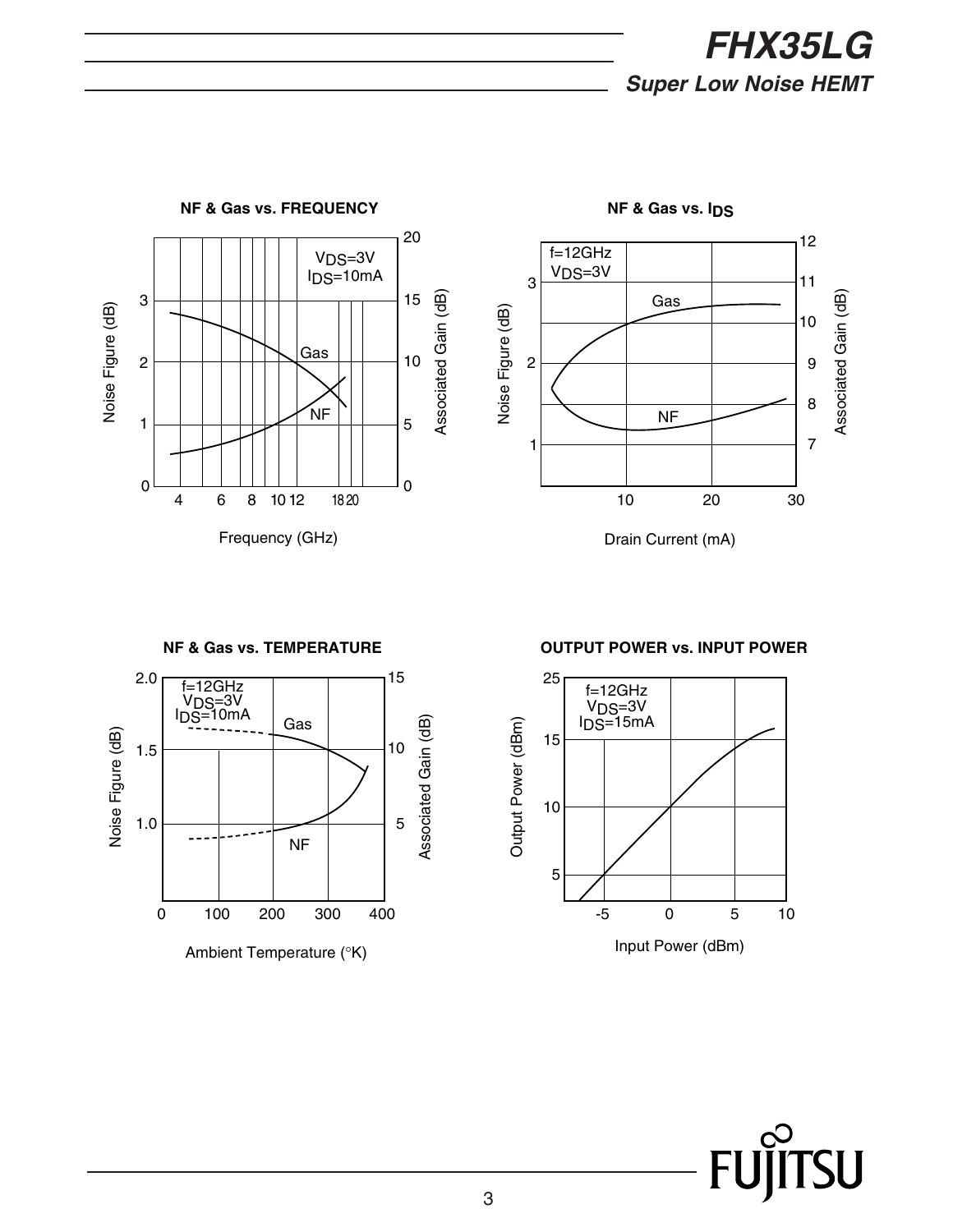*FHX35LG Super Low Noise HEMT*

FUJIT.

**TSU** 

#### **TYPICAL NOISE FIGURE CIRCLE**







#### **NOISE PARAMETERS**

 $V_{DS} = 3V$ ,  $I_{DS} = 10mA$ 

| Freq.<br>(GHz) | $\Gamma$ opt<br>(MAG)<br>(ANG) |        | <b>NFmin</b><br>(dB) | Rn/50 |
|----------------|--------------------------------|--------|----------------------|-------|
| 2              | 0.81                           | 32     | 0.40                 | 0.58  |
| 4              | 0.74                           | 63     | 0.50                 | 0.42  |
| 6              | 0.69                           | 93     | 0.68                 | 0.30  |
| 8              | 0.64                           | 127    | 0.86                 | 0.20  |
| 10             | 0.60                           | 148    | 1.03                 | 0.12  |
| 12             | 0.56                           | 175    | 1.20                 | 0.08  |
| 14             | 0.53                           | $-162$ | 1.38                 | 0.08  |
| 16             | 0.50                           | $-139$ | 1.54                 | 0.10  |
| 18             | 0.48                           | $-117$ | 1.70                 | 0.14  |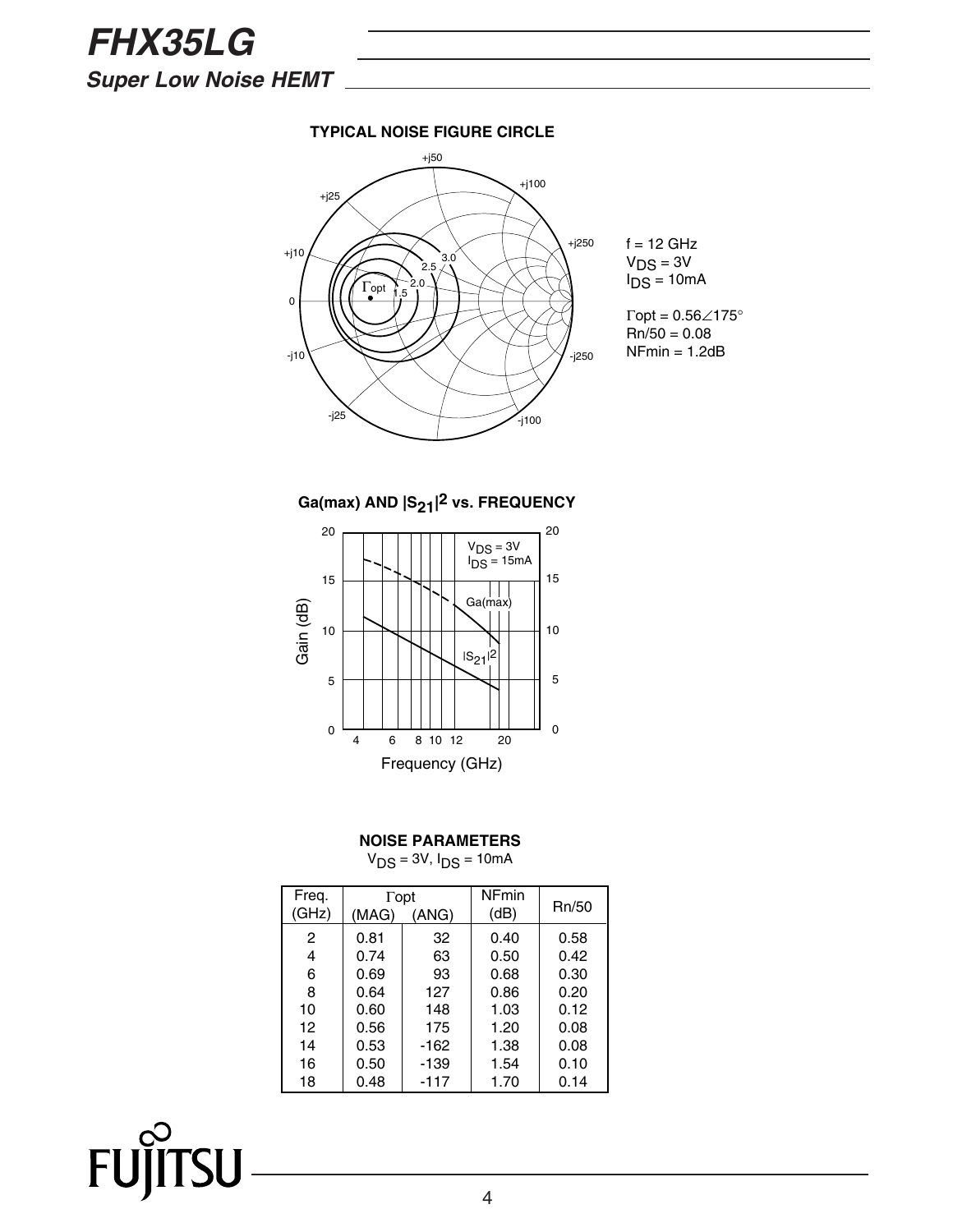# *FHX35LG Super Low Noise HEMT*



#### **S-PARAMETERS**

|                  |      |          |                 | $V_{DS} = 3V$ , $I_{DS} = 10mA$ |                 |          |                 |            |
|------------------|------|----------|-----------------|---------------------------------|-----------------|----------|-----------------|------------|
| <b>FREQUENCY</b> | S11  |          | S <sub>21</sub> |                                 | S <sub>12</sub> |          | S <sub>22</sub> |            |
| (MHZ)            |      | MAG ANG  | MAG             |                                 | ANG MAG         | ANG      | MAG             | <b>ANG</b> |
|                  |      |          |                 |                                 |                 |          |                 |            |
| 100              | .996 | $-3.5$   | 4.576           | 177.2                           | .002            | 81.2     | .516            | $-2.5$     |
| 500              | .994 | $-12.1$  | 4.548           | 169.0                           | .012            | 79.3     | .517            | $-10.2$    |
| 1000             | .982 | $-23.5$  | 4.471           | 158.5                           | .023            | 73.1     | .513            | $-19.9$    |
| 2000             | .950 | $-44.7$  | 4.304           | 139.3                           | .043            | 57.9     | .498            | $-38.0$    |
| 3000             | .912 | $-64.6$  | 4.026           | 121.0                           | .059            | 44.6     | .483            | $-54.9$    |
| 4000             | .867 | $-84.0$  | 3.742           | 103.1                           | .071            | 31.8     | .462            | $-71.9$    |
| 5000             | .821 | $-101.6$ | 3.436           | 86.6                            | .079            | 20.0     | .446            | $-87.6$    |
| 6000             | .783 | $-117.5$ | 3.132           | 71.6                            | .085            | 9.8      | .439            | $-102.2$   |
| 7000             | .757 | $-130.9$ | 2.881           | 57.9                            | .087            | 0.9      | .441            | $-115.3$   |
| 8000             | .738 | $-142.8$ | 2.659           | 45.0                            | .088            | $-7.1$   | .452            | $-126.7$   |
| 9000             | .726 | $-153.8$ | 2.497           | 32.4                            | .090            | $-15.3$  | .468            | $-136.9$   |
| 10000            | .707 | $-164.5$ | 2.347           | 20.2                            | .092            | $-21.7$  | .480            | $-146.1$   |
| 11000            | .680 | $-174.1$ | 2.206           | 8.4                             | .090            | $-27.8$  | .494            | $-156.0$   |
| 12000            | .654 | 176.1    | 2.101           | $-3.4$                          | .090            | $-35.5$  | .503            | $-164.8$   |
| 13000            | .638 | 166.0    | 2.035           | $-15.1$                         | .091            | $-42.6$  | .514            | $-173.8$   |
| 14000            | .626 | 157.1    | 2.003           | $-26.2$                         | .093            | $-49.6$  | .537            | 178.4      |
| 15000            | .607 | 147.8    | 1.975           | $-37.6$                         | .094            | $-55.8$  | .559            | 171.0      |
| 16000            | .565 | 138.4    | 1.917           | $-50.1$                         | .097            | $-64.7$  | .564            | 162.7      |
| 17000            | .528 | 127.2    | 1.924           | $-62.9$                         | .102            | $-73.3$  | .567            | 154.4      |
| 18000            | .484 | 112.8    | 1.966           | $-77.1$                         | .109            | $-86.2$  | .572            | 142.7      |
| 19000            | .421 | 93.5     | 1.932           | $-91.7$                         | .116            | $-96.2$  | .581            | 133.1      |
| 20000            | .380 | 74.2     | 1.991           | $-107.4$                        | .127            | $-110.9$ | .547            | 124.3      |